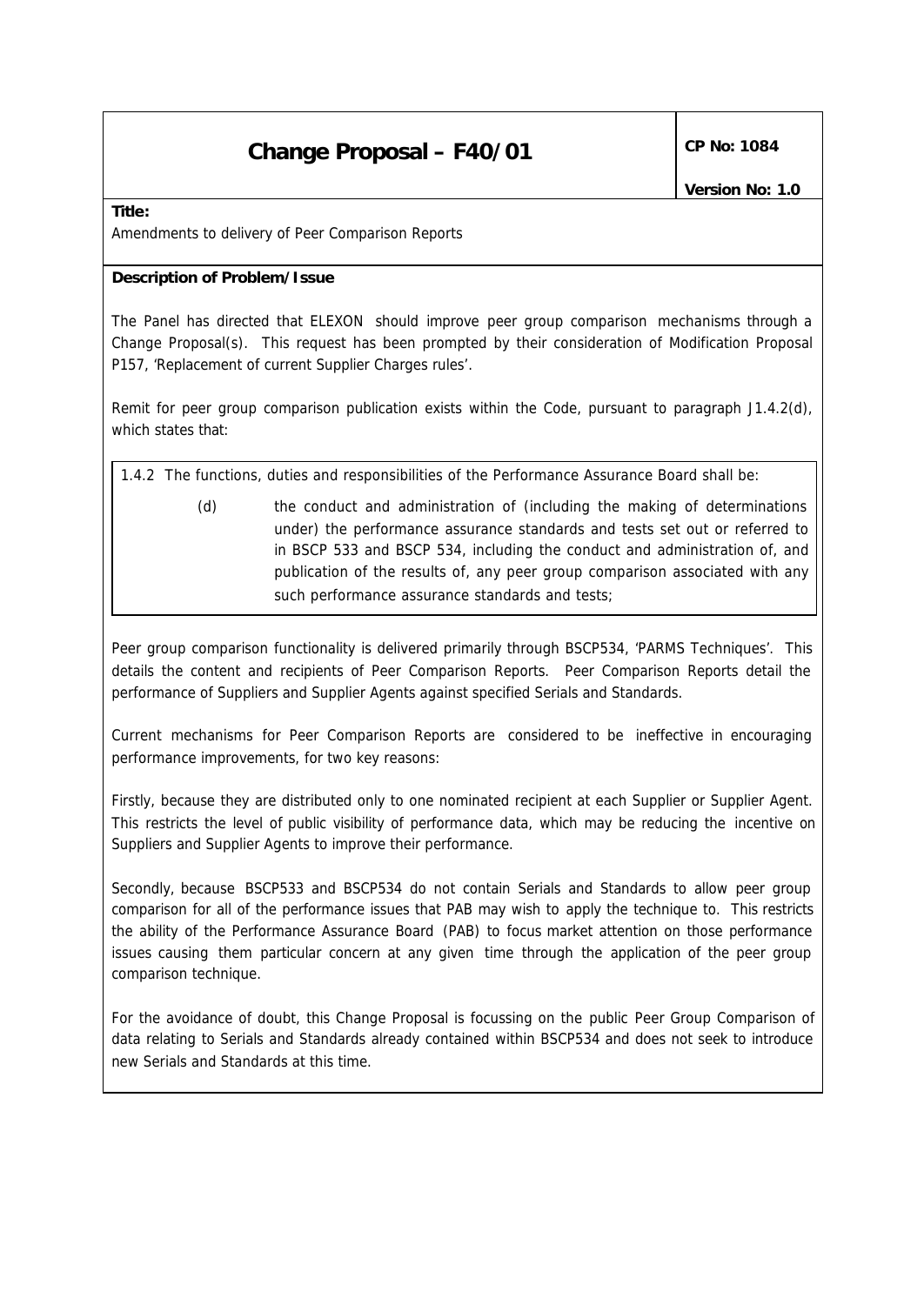# **Change Proposal – F40/01**  $\left|\begin{array}{cc} \text{CP No: } 1084 \end{array}\right|$

**Proposed Solution(s)** *(mandatory by originator)*

1. Introduction of a new PARMS technique:

A new PARMS technique will be introduced to empower the PAB to publish Supplier Performance Assurance Serials and Standards (contained in BSCP 533 and/or 534) ("Peer Comparison Reports") on the BSC Website. A dedicated page on the BSC Website should be established through which any user may access live and archived Peer Comparison Reports. For the avoidance of doubt, this will be a new technique to supplement existing PARMS techniques and will not replace the current system of provision of potentially more extensive Peer Comparison Reports to notified contacts within Suppliers and their Supplier Agents.

BSCP534 should stipulate that

- a PARMS technique exists allowing the PAB to publish all, none or some of the Peer Comparison Reports to the BSC Website.
- 2. The Serials and Standards to be published using this technique:

BSCP534 shall stipulate that:

- PAB may choose to publish all, none or some of the Serials and Standards set out within BSCP533;
- PAB is not obligated to choose to publish the same set of Serials and Standards publicly to those that are made available to the nominated recipient at each Supplier or Supplier Agent.
- 3. The process for changing the subset of Serials and Standards published using this technique:

BSCP534 shall set out a process for changing the subset of Serials and Standards published. This process shall stipulate:

- the objective criteria that will apply to PAB's ability to revise the subset of Serials and Standards published [see section 4 below];
- that PAB may change the subset of Serials and Standards published if such criteria are met, but that is not obliged to do so;
- that PAB shall be obligated to give two months notice of its intention to change the subset of Serials and Standards published prior to the commencement of publication of these Serials and Standards;
- that any change to the published subset of Peer Comparison Reports may only be prospective;
- that PAB shall not be able to retrospectively change the subset of Peer Comparison Reports published in order to highlight the performance of a Supplier in a month for which PAB has already seen performance data.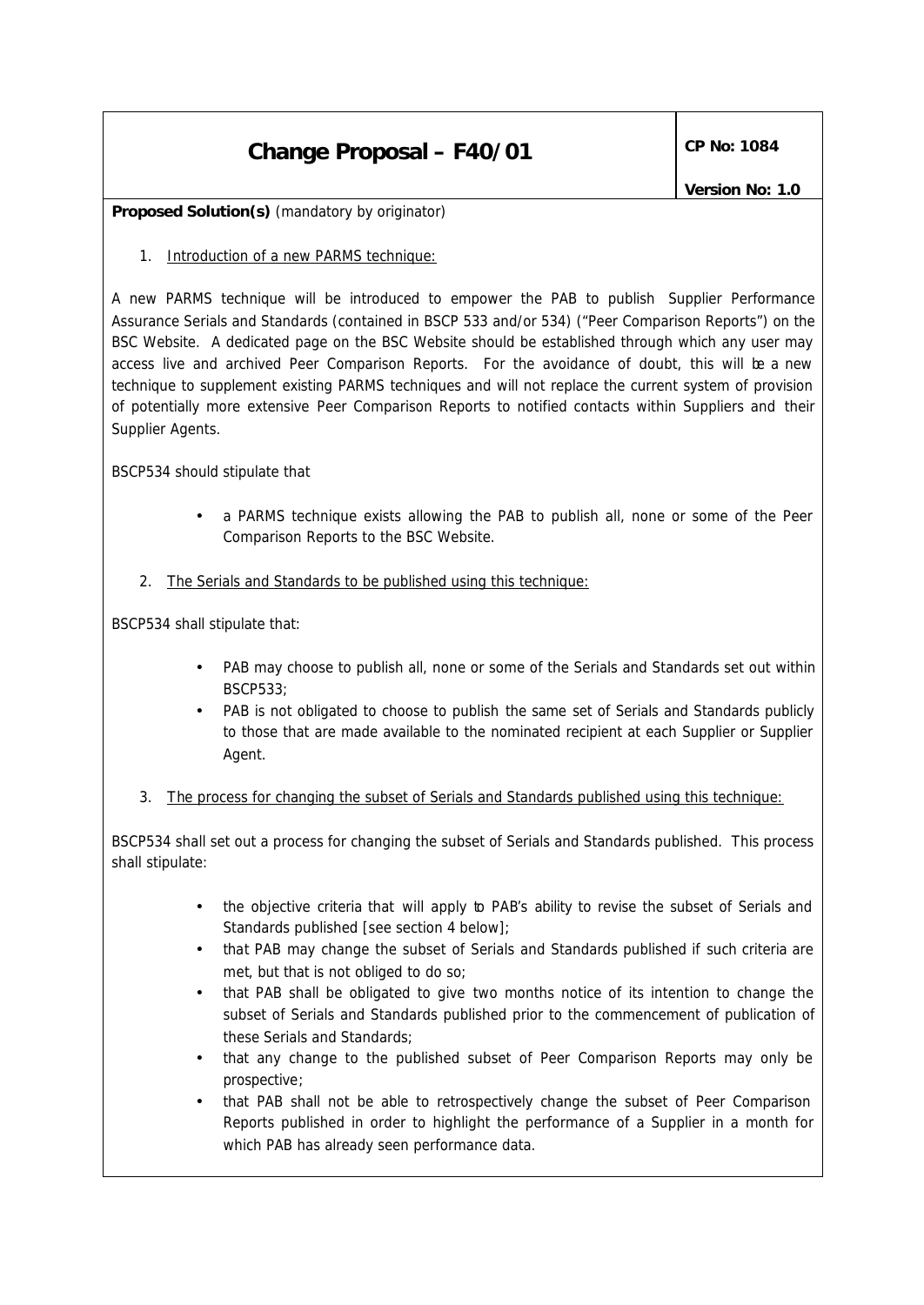### **Change Proposal – F40/01**  $\left|\begin{array}{cc} \text{CP No: } 1084 \end{array}\right|$

#### 4. Criteria for a change to the Serials and Standards publicly published:

BSCP534 shall set out objective criteria for when PAB may change the subset of published Serials and Standards. The following criteria shall be stipulated:

- PAB may change the subset of Serials and Standards published to highlight a specific performance issue that has been flagged up as requiring attention by either the BSC Auditor, the Authority, the Panel or the BSCCo;
- Irrespective of whether the PAB chooses to publish Peer Group Comparison reports for a subset of Serials and Standards, it must include the performance data of all Suppliers.

### 5. Changes to frequency of publication

BSCP534 currently stipulates that Peer Comparison Reports shall be provided quarterly. The PAB shall be given the ability to increased this frequency to allow for a greater focus on contemporary performance.

BSCP534 shall stipulate that:

• Peer Comparison Reports shall be published every two months, or at another frequency determined by the PAB.

### 6. Changes to information made available to Suppliers

Suppliers currently have a five working day window in which to query the validity of data used in Peer Comparison Reports, but do not have provision to query the graphs generated from this data. The ability to query these graphs shall be introduced.

BSCP534 shall stipulate that:

- the graphs made publicly available in Peer Comparison Reports shall be made available to Suppliers at the same time as the data used to create them is made available to them for query;
- Suppliers may have a reasonable period of time within which to query the validity of the graphs as well as the data supporting them.

**Justification for Change** *(mandatory by originator)*

ELEXON has been requested to progress this issue by the BSC Panel who believe that broadening the recipients of Peer Comparison Reports will result in greater incentive for Suppliers and Supplier Agents to improve their performance.